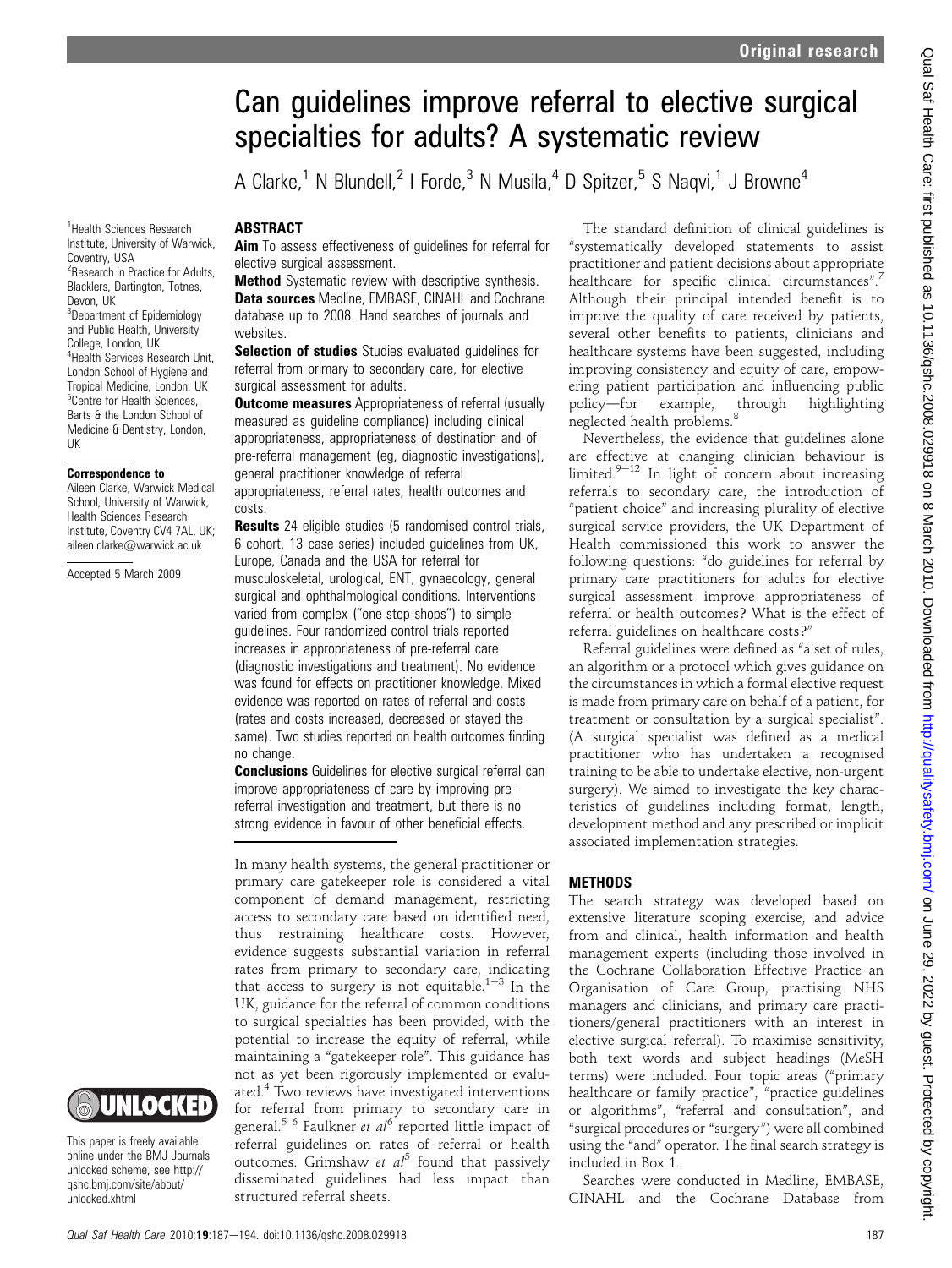# Box 1 Search strategy

Family Practice (MeSH) OR Primary Health Care (MeSH) OR Physicians, Family (MeSH) OR Primary Care OR "managed care" OR general practi\* OR GP OR GPs OR family doctor\* OR family physician\* OR generalist\*

#### AND

Referral and Consultation (MeSH) OR refer OR referr\* OR ((recommend\* OR request\*) AND (Surgical Procedures, Operative (MeSH) OR Surgery (MeSH) OR surgeon\* OR surgery (Text Word) OR surgical (Text Word) OR operate (Text Word) OR operative (Text Word) OR operation (Text Word) OR operations (Text Word)))

#### AND

Practice Guidelines (MeSH) OR Algorithms (MeSH) OR guideline\* OR guidance OR tool OR tools OR "algorithm" OR "algorithms" OR protocol OR protocols OR pathway\* OR "care standards" OR "treatment standards" OR "preferred practice patterns" OR "decision tree" OR "decision trees" OR "decision aid" OR "decision aids" OR "decision modelling" OR "decision modelling".

\*denotes generic ending.

inception to February 2008. Hand searches of relevant selected journals (British Journal of General Practice, Journal of Health Services Research & Policy, Quality and Safety in Health Care) and websites were undertaken, and these were supplemented with examination of reference lists and contact with experts. Titles and abstracts were inspected and full texts of potentially relevant publications were each assessed for inclusion by two reviewers. Table 1 shows inclusion and exclusion criteria.

A data extraction form was designed, based on guidance from the Scottish Intercollegiate Guidelines Network<sup>13</sup> and the NHS Centre for Reviews and Dissemination guidance.<sup>14</sup> Data were extracted by two reviewers with discrepancies resolved through discussion. Studies were appraised using recommended critical appraisal tools and two authors working together allocated a Scottish Intercollegiate Guidelines Network quality score.

Studies were not excluded based on methods or methodological quality. Outcomes of interest assessed were general practitioners' knowledge of appropriateness of referral, actual appropriateness of referral (including appropriateness of diagnostic tests, effects of guidelines on referral rates and on waiting times—often referred to as guidelines compliance in studies), health outcomes and costs. Because of the nature of the topic and the heterogeneity of the studies (interventions, patient groups and outcomes measures used), quantitative summary estimates of effect were not calculated. Data are therefore synthesised descriptively.

## RESULTS

Initial searches yielded 9398 papers after duplicates were removed. Nine thousand two hundred and seventy were excluded by reading title and abstract, with uncertainty resolved by discussion between two reviewers. Full texts of 128 papers were retrieved and examined by two reviewers. Discrepancies were resolved by discussion with a third reviewer and 24 papers were identified for inclusion. Figure 1 gives a flow diagram and table 2 summarises the characteristics of the included studies. Publication dates ranged from 1993 to 2007. Ten of the studies were conducted in the UK and the remainder in North America and Europe. Guidelines were variably developed for local, national or international use.

#### Study design

Eleven controlled designs included data on >9000 referrals. Five studies were randomised controlled trials. Four used cluster randomisation and one used patient-level randomisation.<sup>15-19</sup> There were six cohort designs of which four used historical controls,<sup>20-23</sup> one used concurrent controls<sup>24</sup> and one was of mixed design, using a combination of historic and concurrent non-randomised controls.<sup>25</sup> Thirteen studies, covering >12 000 referrals, used an uncontrolled case series design.<sup>12 26-</sup>

#### Clinical area of interest

Guidelines covered elective surgical referral for patients to orthopaedic surgeons (low back pain and other orthopaedic conditions), urologists (lower urinary tract symptoms and microscopic haematuria), otolaryngology (ENT), gynaecologists and ophthalmologists. Some guidelines explicitly covered more than one clinical area of interest, particularly those for referral to general surgeons (eg, for hernia repair and other minor surgery).

#### **Interventions**

Only three studies provided a simple evaluation of referral guidelines. All these were descriptive designs with two reporting no effects and one reporting benefits. The other studies investigated guidelines that had an associated strategy aimed at enhancing dissemination. These strategies included the following:

- 1. overall disease management guidelines, which included explicit referral guidelines (13 studies)—for example, a structured management sheet. Some of these included an accompanying educational package for referrers. Of the seven controlled studies that reported on this type of intervention, five reported positive benefits.
- 2. referral guidelines as part of services explicitly changing and simplifying the patient care pathway usually with accompanying greater integration of primary and secondary care (often referred to as "one-stop shop services") (six studies)—for example, guideline-based direct access to surgical waiting lists. Both controlled studies reporting on one-stop shop services reported benefits.
- 3. guideline-based referral triage (which included referral to a central secondary care referral management centre with redistribution to appropriate providers) (two studies). One of the latter was a management guideline where referrers had to obtain telephone-based previous authorisation for referral. The single controlled study of this intervention reported mixed effects.

#### Guideline development process

Methods of guideline development used in various combinations were consensus development panels, multidisciplinary panels, specialist experience, general practitioner consultation and literature review. None of the studies mentioned patient input either at the individual or the representative level. Nineteen of the studies evaluated locally or regionally developed guidelines, and of these, 18 reported benefits or mixed effects and one reported no benefit. Two descriptive and three controlled studies described local evaluations of nationally or internationally developed guidelines, of which only two reported overall positive results and three reported no benefits.

Table 3 shows study characteristics for descriptive and controlled designs.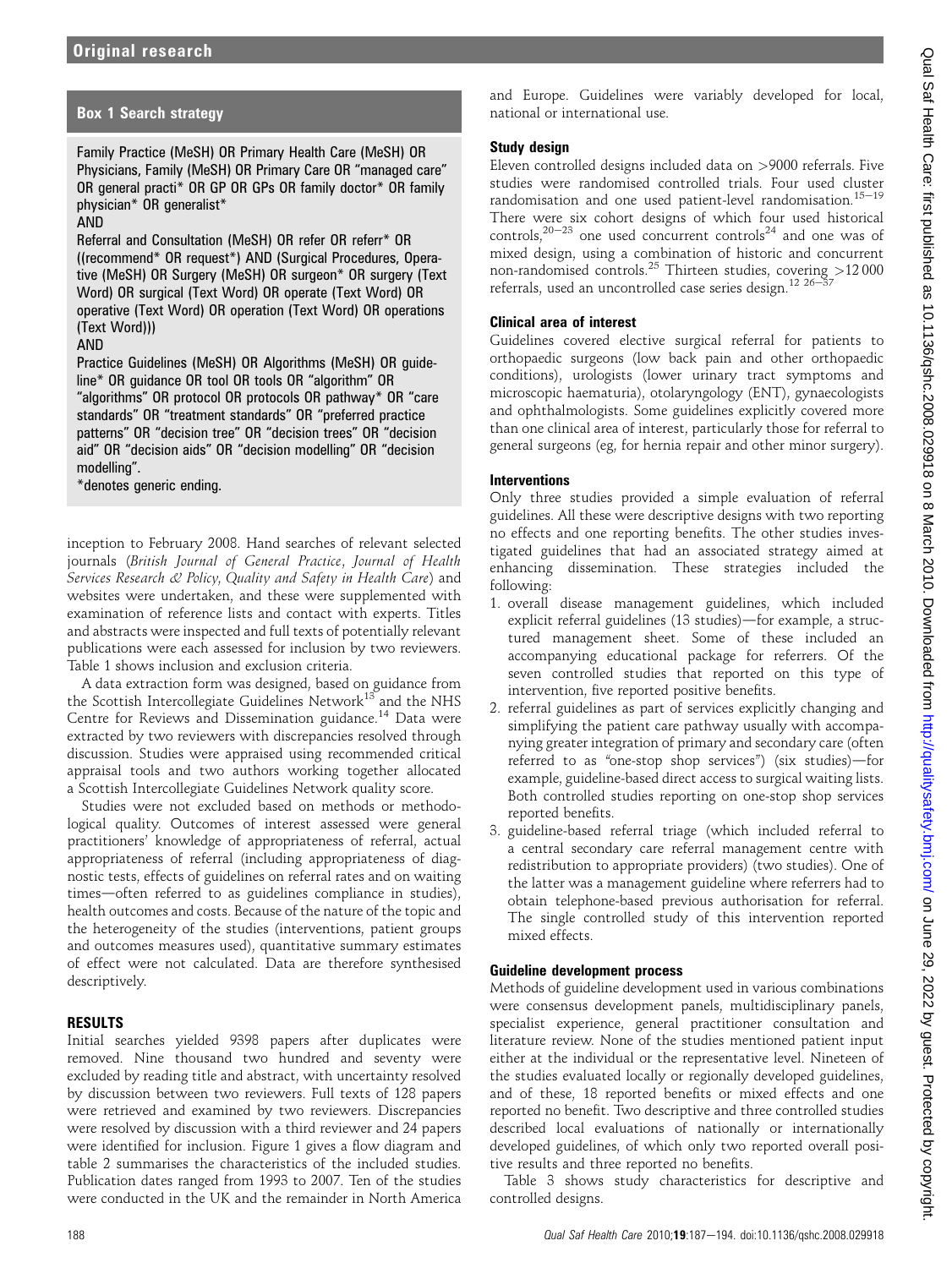#### Table 1 Inclusion and exclusion criteria

| <b>Selection criteria</b>       | Inclusion criteria                                                                                                                                                                                                                                                                                                        | <b>Exclusion criteria</b>                                                                                                                                                    |
|---------------------------------|---------------------------------------------------------------------------------------------------------------------------------------------------------------------------------------------------------------------------------------------------------------------------------------------------------------------------|------------------------------------------------------------------------------------------------------------------------------------------------------------------------------|
| <b>Population patients</b>      | $\blacktriangleright$ Adults (aged 16 years +)                                                                                                                                                                                                                                                                            | $\blacktriangleright$ Children (aged <16 years)                                                                                                                              |
|                                 | ► With a non-urgent condition                                                                                                                                                                                                                                                                                             | ► With an urgent condition requiring emergency or urgent<br>referral<br>► "Red flag" back symptoms<br>Any evaluation of cancer-eg, fitting UK "2-week rule"<br>quidelines    |
|                                 | $\blacktriangleright$ Guideline consultation                                                                                                                                                                                                                                                                              | $\blacktriangleright$ Guideline consultation                                                                                                                                 |
|                                 | $-$ In primary care by a PCP/GP                                                                                                                                                                                                                                                                                           | -In primary dental care by general dental practitioner<br>-Undertaken by optician/optometrist<br>-In Accident and Emergency department<br>-In secondary care                 |
|                                 | ► Condition should be amenable to surgical intervention if<br>severe enough<br>Do include infertility if referral is from primary to secondary<br>care; back pain if surgery is an option; glaucoma if referral is<br>from primary to secondary care and surgery is an option; breast<br>symptoms if non-urgent component | ► Condition not amenable to surgical intervention                                                                                                                            |
| <b>Population practitioners</b> | Referring practitioner is GP or PCP                                                                                                                                                                                                                                                                                       | Referring practitioner is not a PCP (eg, in referral to tertiary or<br>high dependency care facilities)                                                                      |
|                                 | Receiving practitioner is a surgeon or practitioner in surgical<br>specialty in secondary care                                                                                                                                                                                                                            | Receiving practitioner is a someone other than a surgeon or<br>practitioner in a surgical specialty (eg, social services,<br>complementary therapies, district nursing, etc) |
| Interventions                   | Any guideline(s) or set of rules or protocol that assists PCPs<br>with a decision of whether or not to refer patients to a surgeon<br>or surgical specialty in secondary care for further advice,<br>consultation or treatment                                                                                            | There is no identifiable (repeatable, written) set of rules that<br>could be generalised to GP/PCPs in-eq, another geographic<br>area                                        |
|                                 | Referral for endoscopy or other diagnostic tests if referral is<br>for management of symptoms, not just for investigation                                                                                                                                                                                                 | Referral is for diagnostic tests only<br>► Back pain if referral is for physiotherapy or imaging                                                                             |
| <b>Outcomes</b>                 | Any assessments of<br>► Appropriateness of referral<br>► Change in GP/PCP knowledge<br>► Change in disease status/change in health status/quality of life<br>$\triangleright$ Costs                                                                                                                                       | ▶ Outcomes identified do not fall into the five identified<br>categories of outcome                                                                                          |
| Study designs                   | ► No study design excluded                                                                                                                                                                                                                                                                                                | ► No study design excluded                                                                                                                                                   |
|                                 | Evaluation of a referral guideline OR study measuring<br>compliance with specific named guideline (comparison of actual<br>practice with guideline)                                                                                                                                                                       | No evaluation or comparison with quideline<br>$\blacktriangleright$ No specific, clear, identifiable quideline(s) named                                                      |
|                                 | ▶ Publication must be research based with original data                                                                                                                                                                                                                                                                   | No original data or research (or duplicate data or research) are<br>presented                                                                                                |

GP, general practitioner; PCP, primary care practitioner.

#### Study findings—descriptive designs Quality assessment

Thirteen of the studies used a descriptive (mostly case series) design. For all, outcome assessment was undertaken by unblinded assessors (usually the authors who had designed the guidelines). One study used a cross-sectional design and one was a modelling study. None of these studies used comparators of controls. These studies all have a high risk of bias and confounding, and their quantitative results are open to misinterpretation. However, they are useful for delineating the area (eg, the range of outcomes considered) and for demonstrating the feasibility of use of referral guidelines in practice.

#### Summary of themes from descriptive designs

Eight of the thirteen studies reported guidelines as beneficial for patient care. Outcomes investigated included appropriateness of referral (often assessed as compliance with guidelines), reduction in waiting times or costs, and change in referral rates. None of the descriptive studies reported on health outcomes.

#### Study findings—controlled designs

#### Quality assessment

Eleven studies used controlled designs. Six studies were cohort designs. In these studies, subjects were not randomly selected and outcome assessors were not blinded to intervention status.

Almost all of these studies have a high risk of confounding and bias, and there is a significant risk that the relationships found are not causal. One<sup>24</sup> with concurrent (non-randomised) controls was carefully conducted to minimise bias. Of the five randomized control trials, four were cluster randomised and one was randomised at the individual level. All described clear eligibility criteria, comparability of baseline measures and described an intention-to-treat analysis. Only two<sup>15 18</sup> described an adequate approach to sequence generation and allocation concealment and were therefore considered to have a low risk of bias.

#### General practitioners' knowledge of appropriateness of referral

None of the controlled studies reported on this outcome.

#### Effect of referral guidelines on appropriateness of referral

Two cohort studies reported overall improvement in referral appropriateness as a result of guideline implementation. One study in otorhinolaryngology  $(ENT)^{21}$  reported a statistically significant improvement in the proportion of appropriate referrals (assessed by an independent specialist) after the intervention.

Four studies reported on the impact of referral guidelines on the appropriateness of investigations carried out by general practitioners before making a referral.<sup>15 16 19 23</sup> One cluster randomised trial, evaluating a "one-stop service" for urological conditions, reported a significant improvement of 0.5 in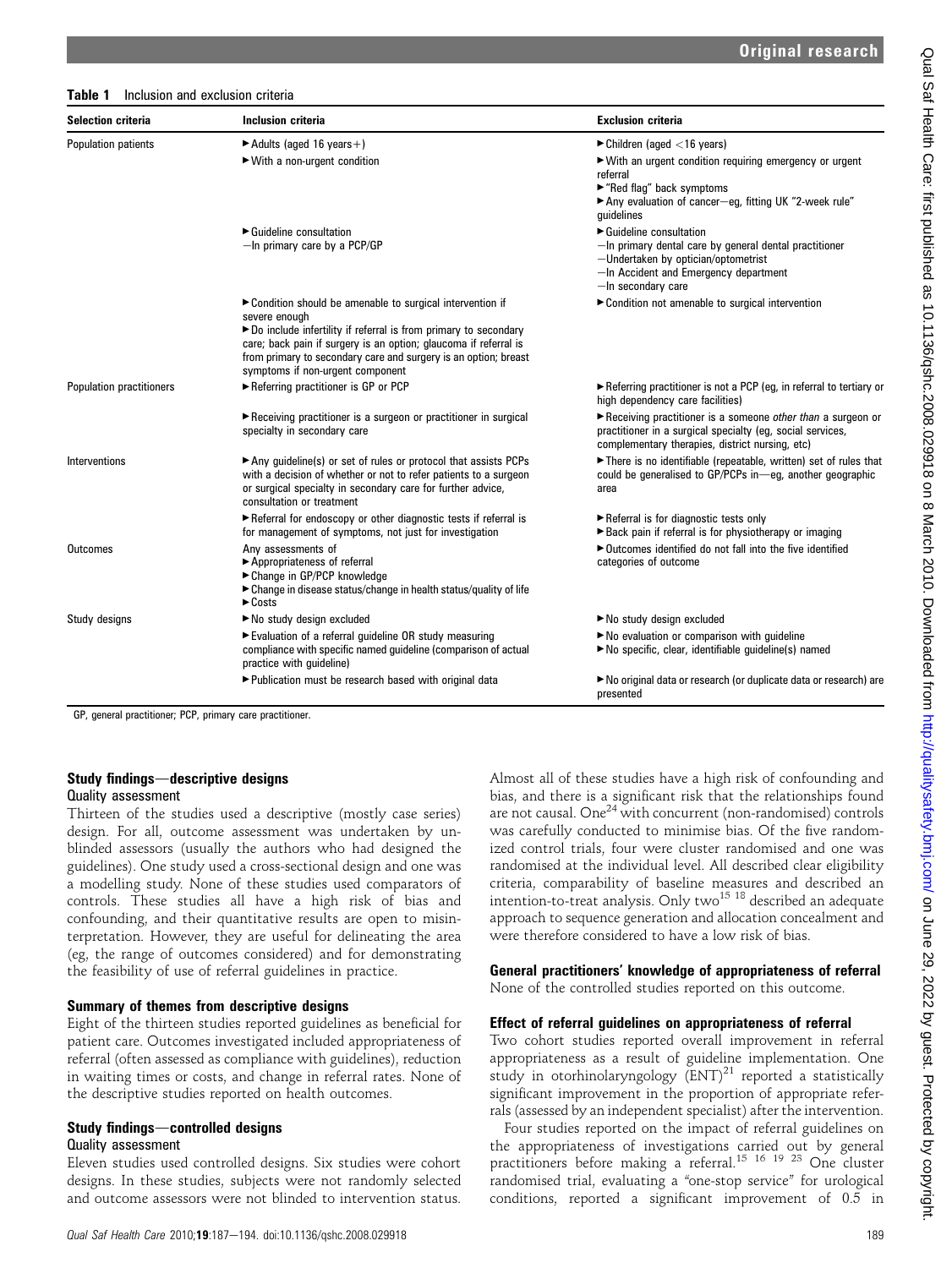

\*Unrelated to referral or not referral from primary to secondary care. Not elective surgical. Not related to guidelines. Not an evaluation. Duplicate publication (See inclusion/exclusion criteria. See Box 2 for further details.)



a "compliance score" (range  $0-5$ , based on the *number* of guideline-recommended investigations carried out before referral).<sup>15</sup> Both randomized control trials of use of a guideline plus structured management sheet for patients with infertility<sup>16</sup> <sup>19</sup> reported significant improvements in the appropriateness of diagnostic investigations undertaken before referral and in the patient histories recorded (72% vs 41% (n=100) correct assessment of day 21 progesterone levels  $(p<0.001)$ <sup>19</sup> (mean number of relevant tests 2.81 vs 2.50; odds ratio 1.32; 95% CI 1.00 to 1.75;  $p=0.025$ ).<sup>16</sup> A cohort study with historical controls of a management guideline for patients with lower urinary tract symptoms also reported an increase in appropriate use of investigations. (Digital rectal examination (recommended in the guideline) increased from 32% to 41.1% (n=1203, p<0.001) and transrectal and suprapubic ultrasonography (not recommended in the guideline) decreased from 33% to 23% and 53% to 44% (p<0.001), respectively.) $^{23}$ 

All the controlled studies that provided evidence on this variable reported that referral guidelines improved the appropriateness of diagnostic evaluations carried out by general practitioners before referral.

We can draw no overall conclusions about the impact of guidelines on the likelihood of referral because studies used a variety of measures (both rates and numbers of referrals). Four studies reported a reduction in crude numbers, three reported no change and one suggested that guidelines would increase the

Table 2 Levels of evidence

- 1++ High quality meta-analyses, systematic reviews of RCTs or RCTs with a very low risk of bias
- 1+ Well-conducted meta-analyses, systematic reviews or RCTs with a low risk of bias
- $1 -$ Meta-analyses, systematic reviews or RCTs with a high risk of bias
- $2++$  High-quality systematic reviews of case control or cohort or studies, highquality case control or cohort studies with a very low risk of confounding or bias, and a high probability that the relationship is causal
- 2+ Well-conducted case control or cohort studies with a low risk of confounding or bias and a moderate probability that the relationship is causal
- $2-$  Case control or cohort studies with a high risk of confounding or bias and a significant risk that the relationship is not causal
- 3 Non-analytic studies-eg, case reports, case series

**Expert opinion** 

RCT, randomized control trial.

referral rate. Two well-designed randomised trials reported no change in rates and one reported a reduction in referral rates in intervention as compared to control groups.

Five studies reported the impact of interventions on waiting times. A variety of start and end points were used. Periods of time measured were time from referral to first specialist consultation, time from referral to surgery and time from first general practitioner visit to final diagnosis; and different methods of measuring waiting time were used (mean waiting time and percentage of eligible patients seen by a specialist within a given time from the date of referral).

Three studies reported reductions in waiting times; one reported mixed results and one reported no change. As an example, the cohort study examining impact of a direct access to surgical waiting list intervention with referral guideline reported that for patients with hernia, the median wait for intervention patients was reduced by 91 days compared to the median wait for control patients ( $p < 0.0001$ )<sup>25</sup>

## Impact of referral guidelines on cost and health outcomes

- a. Cost No studies reported a formal economic evaluation. One cohort study with historical controls of a management guideline for patients with lower urinary tract symptoms reported a reduction in costs of between £1.45 and £49.54 per patient (at 2000 prices).24 In contrast, a cluster randomised trial of a guideline plus structured management sheet for infertility reported a non-significantly higher median cost per referral in intervention practices (increase of 18%)  $£215-251$ (at 1998 prices). $16$
- b. Health outcomes Two studies reported explicitly on the impact of guidelines on patient health outcomes using the Short Form Health Survey (SF-36), a set of generic quality-oflife measures. Both reported no difference between intervention and control groups.

# **DISCUSSION**

# Summary of results

We undertook a systematic review of guidelines for elective referral to surgical specialist. We identified 24 studies, of which only five used randomised designs, although a further six included data from comparison or control groups. Studies were based on data from large numbers of patients, from a number of different countries and covered a range of conditions. Most of the studies we found (21/24) reported evaluations of complex interventions that included an associated implementation or management plan. Of these, overall disease management guidelines and one-stop shop arrangements appear to confer benefits, although the absolute number of studies of each is small.

Studies reached contradictory conclusions regarding the effect of guidelines on general practitioners' knowledge and awareness of appropriateness of referral for the conditions under investigation. Controlled studies measuring compliance with guideline referral criteria reported improvements. All studies that assessed appropriateness of diagnostic evaluations carried out before referral after use of a referral guideline reported improvements.

We could draw no overall conclusions about the impact of referral guidelines on rates of referral based on the studies identified. Although many studies reported data on reduction of overall waiting times to surgery, attribution to referral guidelines of the effects found is problematic. No formal evaluations of costs and benefits of referral guidelines were found. Only two studies assessed patient outcomes, with no effects found.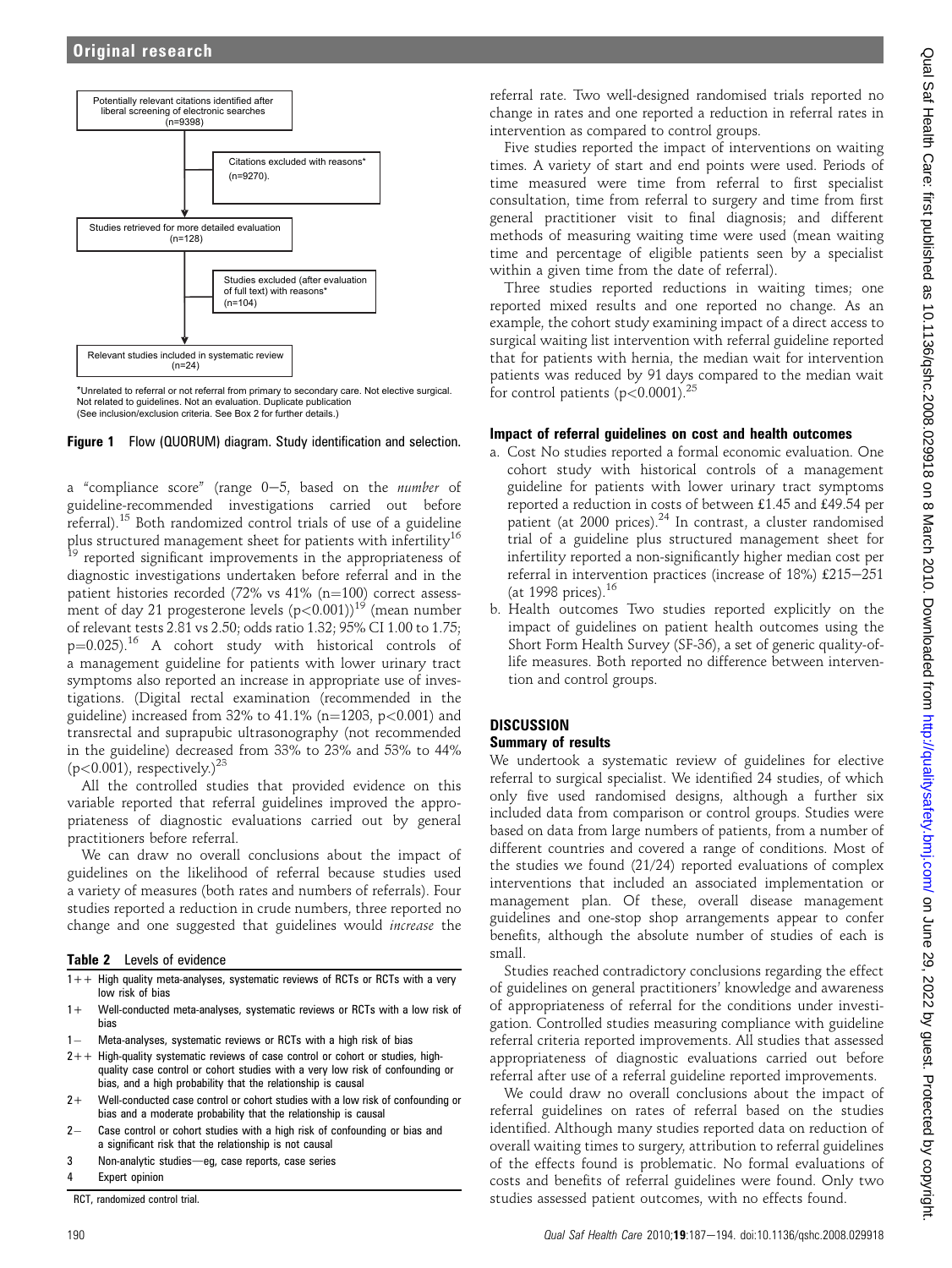Table 3 Study characteristics and type of intervention Table 3 Study characteristics and type of intervention

| author<br>Main                                        |      | Study date Country                           | Subjects                                                                                     |                 | Reference Condition/specialty                      | Methods                                | Intervention type                                                          | SIGN           | quality<br>score <sup>13</sup> Outcomes measured                                                      | <b>Findings</b>                                                                                                                                                                                           |
|-------------------------------------------------------|------|----------------------------------------------|----------------------------------------------------------------------------------------------|-----------------|----------------------------------------------------|----------------------------------------|----------------------------------------------------------------------------|----------------|-------------------------------------------------------------------------------------------------------|-----------------------------------------------------------------------------------------------------------------------------------------------------------------------------------------------------------|
| Descriptive designs                                   |      |                                              |                                                                                              |                 |                                                    |                                        |                                                                            |                |                                                                                                       |                                                                                                                                                                                                           |
| 1 Fertig                                              | 1993 | UK local                                     | 400 referrals (100 referrals<br>per specialty) + a further 22<br>referrals by 21 PCPs        | $\overline{12}$ | Orthopaedics ENT,<br>gynaecology,<br>ophthalmology | Descriptive case series                | Referral guideline                                                         | S              | Guideline compliance<br>Referral rates                                                                | Vlost of referrals appropriate<br>n comparison to guideline<br>standards                                                                                                                                  |
|                                                       |      |                                              |                                                                                              |                 |                                                    |                                        |                                                                            |                |                                                                                                       | Guidelines unlikely to reduce<br>eferral rates                                                                                                                                                            |
| Kumar<br>$\sim$                                       |      | 1996-1997 UK local                           | 100 referrals by $\sim$ 100 PCPs 26                                                          |                 | tonsillectomy<br>$\overline{5}$                    | Descriptive case series                | Referral guideline for direct<br>listing for surgery                       | S              | Guideline compliance                                                                                  | Variable compliance by GPs<br>with guidelines                                                                                                                                                             |
| Collins<br>S                                          | 1995 | US national                                  | Simulated case histories/<br>vignettes; 444 PCPs                                             | 27              | Urology, benign prostatic<br>hypertrophy           | Cross-sectional survey                 | Referral guideline                                                         | S              | Guideline compliance                                                                                  | Diagnostic evaluations vary<br>from guideline standards                                                                                                                                                   |
| 4                                                     |      | Fried-Lieb 1990-1991 US local                | 1796 preauthorisation<br><b>MBH</b> of stanba.                                               | 28              | Orthopaedics, low back<br>nied                     | Descriptive case series                | Management guideline plus<br>telephone based prior<br>authorisation scheme | S              | Appropriateness<br>Cost                                                                               | management increased<br>Use of conservative<br>Net savings                                                                                                                                                |
| c                                                     |      | international<br>Rossi-Gnol 1988-1990 Canada | randomly selected patients<br>456 referrals for 2147<br>Compensation Board<br>Quebec Workers | 29              | Orthopaedics, low back<br>pain                     | Descriptive case series                | Management guideline<br>+ referral guideline                               | ω              | Guideline compliance<br>Waiting times<br>Referral rates                                               | referral rates low and waiting<br>times high in comparison to<br>Compliance with guideline,<br>guideline standards.                                                                                       |
| Bishop<br>ဖ                                           | 2003 |                                              | Canada local 49 referrals                                                                    | $30\,$          | Orthopaedics, low back<br>pain                     | Descriptive case series                | Management guideline<br>+referral guideline                                | S              | Guideline compliance                                                                                  | good in examination; less<br>ę.<br>Compliance variable-<br>recommendations<br>good in imaging                                                                                                             |
| Cerdan<br>$\overline{a}$                              |      | 2002-2004 Spain local                        | 188 referrals made by 71<br>PCP <sub>S</sub>                                                 | 55              | Alaburs je.<br>Gener                               | Descriptive case series                | Guideline plus one-stop<br>service                                         | S              | Guideline compliance<br>Waiting times                                                                 | Reduced waiting times<br>Improved compliance                                                                                                                                                              |
| Arroyo<br>$\infty$                                    | 2000 | Spain local                                  | 86 referrals by 26 PCPs                                                                      | 32              | al surgery<br>Gener                                | Descriptive case series                | Guideline plus one-stop<br>service                                         | S              | Guideline compliance<br>Waiting time                                                                  | Guideline compliance high<br>Waiting time reduced                                                                                                                                                         |
| Padilla<br>ക                                          |      | 1995-1996 Spain local                        | 400 referrals from five<br>health centres                                                    | 33              | Urology, benign prostatic<br>hypertrophy           | Descriptive case series                | Guideline plus one-stop<br>service                                         | S              | Guideline compliance<br>Waiting times                                                                 | Reduced waiting times<br>Compliance good                                                                                                                                                                  |
| 10 Norg                                               | 2005 | Netherlands<br><b>local</b>                  | 512 patients from 14<br>general practices                                                    | 34              | SINT                                               | Modelling study                        | Decision checklist                                                         | 4              | Compliance                                                                                            | Compliance estimated as<br>high                                                                                                                                                                           |
| 11 Rao                                                |      | 2001-2002 UK local                           | 8993 patients                                                                                | 35              | musculoskeletal problems<br>Orthopaedics,          | Descriptive case series                | Referral guidelines<br>pro forma                                           | S              | Guideline compliance                                                                                  | High proportion of referrals<br>compliant with guideline.                                                                                                                                                 |
| 12 Lash                                               | 2005 | UK local                                     | 62 referrals for cataract                                                                    | 36              | Ophthalmology                                      | Descriptive case series                | National guidance                                                          | S              | Guideline compliance                                                                                  | Compliance with "gold<br>standard"                                                                                                                                                                        |
| 13 Fullen                                             | 2006 | Ireland                                      | 54 referred patients                                                                         | 21              | paedics, acute low<br>pain<br>Orthop<br>back       | Descriptive case series                | Referral guideline                                                         | S              | Guideline compliance                                                                                  | consistent with European<br>Referral practice not<br>guidelines                                                                                                                                           |
| Bradshaw 1997<br>Controlled designs<br>$\overline{a}$ |      | UK local                                     | 147 referrals                                                                                | 25              | ral surgery<br>Gener                               | Mixed design                           | Referral guideline for direct<br>listing for surgery                       | $\overline{2}$ | Waiting times                                                                                         | Reduction in waiting time                                                                                                                                                                                 |
| Thomas<br>$\sim$                                      | 2003 | UK local                                     | practices/health centres<br>959 referrals from 55                                            | 51              | Urology, LUTS; microscopic<br>haematuria           | Allocation concealment+<br>Cluster RCT | Guideline plus "one-stop<br>service"                                       | $\frac{+}{-}$  | Health outcomes Short<br>(SF-36) Waiting times<br>Guideline compliance<br>Form Health Survey<br>Costs | No change in patient outcome<br>Reduction in hospital costs<br>$f £0.28 - £43.00$<br>Appropriate investigations<br>increased in intervention<br>group (0.5 (0.2—0.8)<br>Reduced waiting times<br>p < 0.01 |
|                                                       |      |                                              |                                                                                              |                 |                                                    |                                        |                                                                            |                |                                                                                                       |                                                                                                                                                                                                           |

Continued

Original research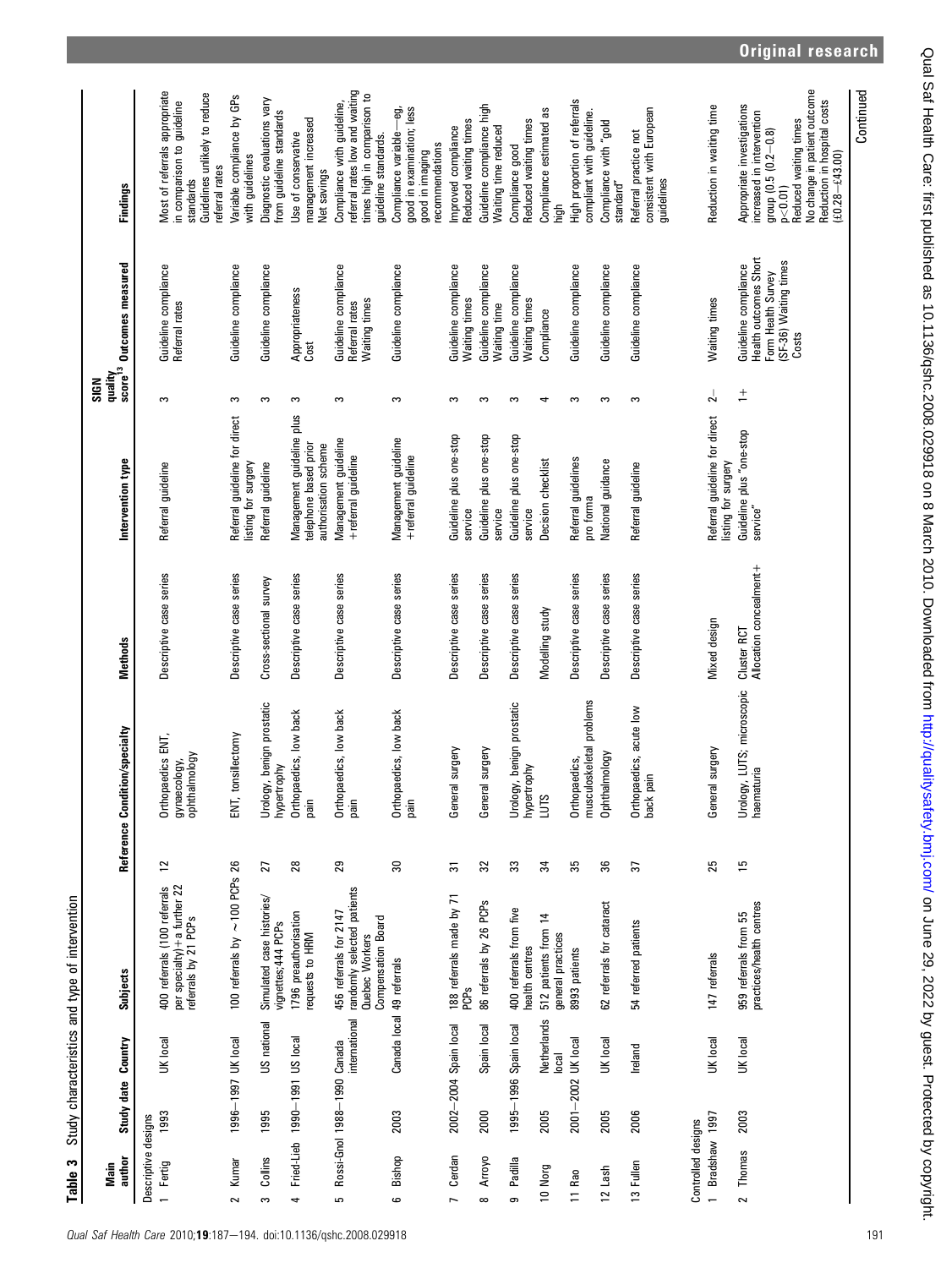|                | author<br>Main | Study date Country           |                       | Subjects                                                                          |                | Reference Condition/specialty                                                                                                                       | <b>Methods</b>                                                          | Intervention type                                                     | score <sup>13</sup><br>quality<br>SIGN | <b>Outcomes</b> measured                                                   | <b>Findings</b>                                                                                                                                                          |
|----------------|----------------|------------------------------|-----------------------|-----------------------------------------------------------------------------------|----------------|-----------------------------------------------------------------------------------------------------------------------------------------------------|-------------------------------------------------------------------------|-----------------------------------------------------------------------|----------------------------------------|----------------------------------------------------------------------------|--------------------------------------------------------------------------------------------------------------------------------------------------------------------------|
| S              | Emslie         | 1993                         | UK local              | practices/health centres<br>100 couples from 82                                   | ٥Ļ             | Gynaecology, infertility                                                                                                                            | Allocation concealment-not management sheet<br>stated<br>RCT            | Guideline plus structured                                             | $\frac{1}{\sqrt{2}}$                   | Guideline compliance                                                       | progesterone increased (72%<br>activities-eg, use of day 21<br>intervention vs 41% control<br>Compliance with guideline<br>increased for all targeted<br>p < 0.001       |
| 4              |                | Morrison 1996/1997 UK local  |                       | practices/health centres<br>689 referrals from 214                                | $\frac{6}{1}$  | Gynaecology Infertility                                                                                                                             | Allocation concealment-not management sheet<br>Cluster RCT<br>stated    | Guideline plus structured                                             | $\frac{1}{\sqrt{2}}$                   | Referral rates Guideline<br>compliance Cost                                | $(1.00 - 1.75)$ Non sig increase<br>investigations more likely to<br>be carried out (OR 1.32<br>Vo difference in referral<br>rates. Appropriate<br>n costs.              |
| cu             |                | Maddison 2001/2003 UK local  |                       | $\sim$ 5000 referrals from $\sim$ 100 20<br>PCPs                                  |                | Orthopaedics                                                                                                                                        | Cohort study-historical<br>controls                                     | Guideline plus referral triage                                        | $\sim$                                 | Appropriateness<br>Waiting time<br>Referral rates                          | Rates of referral increased<br>Appropriateness (surgical<br>Waiting times reduced<br>conversion rate 37%)<br>unchanged<br>by 86%)                                        |
| 6              |                | Benninger 1994/1995 US local |                       | 163 referrals from 74 PCPs                                                        | 21             | ENT                                                                                                                                                 | Cohort study-historical<br>controls                                     | Management guideline<br>+referral guideline                           | $\overline{2}$                         | Appropriateness of referral<br>Waiting times                               | 5 months), p<0.05)<br>No change in waiting times<br>(before), 70% (after; at<br>Appropriateness (45%                                                                     |
| $\overline{ }$ | Rao            |                              | 1994/1995 US national | referring to one secondary<br>550 referrals by PCPs<br>care centre                | $\overline{2}$ | Orthopaedics, low back<br>jain                                                                                                                      | Cohort study-historical<br>controls                                     | Management guideline<br>+ referral guideline                          | $2-$                                   | Guideline compliance                                                       | appropriateness of<br>investigations<br>No change in                                                                                                                     |
| $\infty$       | Goldberg       | 2001                         | US national           | referrers-only rates supplied)<br>numbers of referrals or<br>(No data on absolute | $\overline{a}$ | Orthopaedics, low back<br>ilia                                                                                                                      | No allocation concealment<br>Cluster RCT (with time<br>series analysis) | Management guideline<br>+referral guideline                           | $\frac{1}{\sqrt{2}}$                   | Surgery rates                                                              | population) over 30 months in<br>operations (20.9 per 100 000<br>Reduction of 8.9% surgical<br>intervention communities                                                  |
| თ              |                |                              |                       | Spata-fora 2000/2002 Italy national 1203 referrals (2465<br>patients) 450 PCPs    | 23             | Urology, LUTS                                                                                                                                       | Cohort study-historical<br>controls                                     | Management guideline<br>+ referral guideline                          | $\sim$                                 | Guideline compliance<br>Referral rates<br>Cost                             | Compliance (eg, reduced use<br>Reduced costs=savings of<br>nvestigation $(33\% - 22\%)$<br>and cost of inappropriate<br>Referral rates unchanged<br>(p < 0.001)<br>13.8% |
|                | 10 Fender      | 1999                         | $\leq$                | 1001 consultations (130<br>referrals)                                             | $\frac{8}{10}$ | Gynaecology, menorrhagia                                                                                                                            | Allocation concealment+<br>Cluster RCT                                  | "Educational package"<br>based on principles of<br>academic detailing | $\frac{+}{-}$                          | treatment recommendations)<br>Guideline compliance (with<br>Referral rates | $(1.61 - 3.49)$ ) in intervention<br>Recommended medication<br>group and referral rate<br>increased (OR 2.38<br>reduced (OR 0.64<br>$(0.41 - 0.99)$                      |
|                | 11 Julian      | 2007                         | UK local              | intervention: 94 control)<br>193 referrals from 157<br>general practices (99      | 24             | Gynaecology, menorrhagia                                                                                                                            | Cohort study-concurrent<br>controls                                     | Management guideline<br>+referral guideline                           | $\frac{1}{2}$                          | Patient outcomes (surgery<br>rates)                                        | No difference in SF-36 scores<br>No difference in surgical rates<br>ncreased satisfaction in<br>intervention group                                                       |
|                |                |                              |                       |                                                                                   |                | HRM, health risk management; LUTS, lower urinary tract symptoms; PCP, primary care practitioner; SIGN, Scottish Intercollegiate Guidelines Network. |                                                                         |                                                                       |                                        |                                                                            |                                                                                                                                                                          |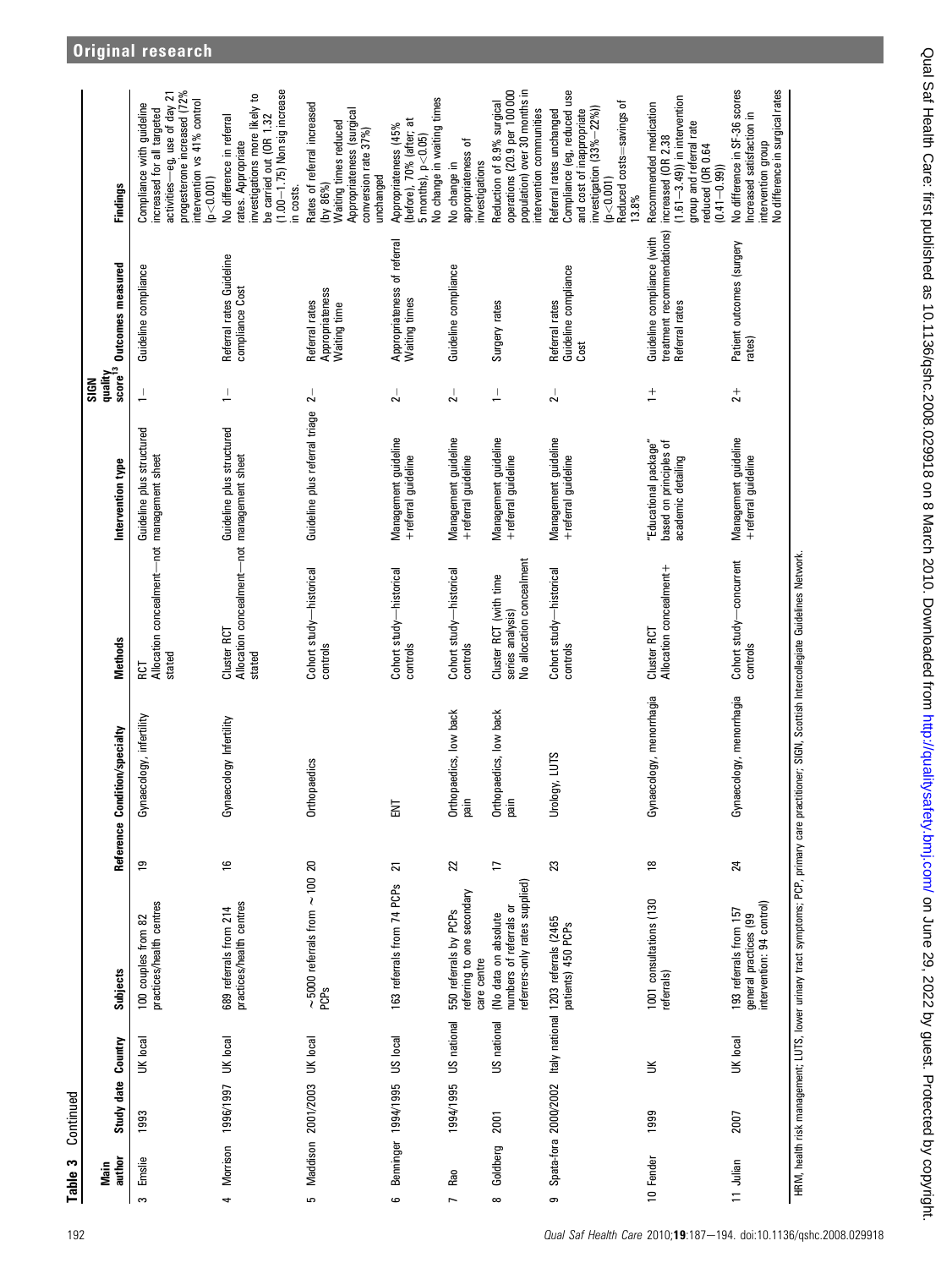#### Strengths and weaknesses

In this review we concentrated on guidelines for referral to surgical specialties by general practitioners or primary care practitioners for adults with non-urgent conditions. Strengths of the review are that unlike the two previously published reviews,<sup>5 6</sup> we focused solely on referral guidelines for elective surgical assessment and we did not restrict our searches to randomised controlled trials. Extensive work went into developing a search strategy, which accurately covered the full range of terms used to describe the concept of "referral." As a result we have identified a number of relevant studies internationally in addition to those covered in existing reviews. We did not estimate publication bias systematically, although it is noticeable that authors evaluating guidelines that they had produced themselves or that had been produced locally were more likely to be evaluated positively. Five of the included studies covered national guidelines produced from "elsewhere" and disseminated passively, and these tended to be evaluated less positively. Generalisability is an issue because all the included studies we found were undertaken in high-income countries and, of these, 18 of 24 were from English-speaking countries.

We did not synthesise results to produce overall quantitative conclusions on the benefits of referral guidelines because of the disparities in interventions, definitions, measures and outcomes used in the current body of research. Summary estimates of effect (if indeed they were possible to derive) would at this stage be misleading. Instead, we undertook a descriptive synthesis of the findings, $38$  taking account of the relative weight of evidence using a recognised strength of evidence tool.<sup>13</sup>

### Implications for policy, practice and research

Guidelines for referral for elective surgical assessment by primary care practitioners appear to improve appropriateness of referral by improving appropriateness of pre-referral diagnostic investigation. However, there is no consistent evidence for effects on other measures of appropriateness of referral or on health outcomes. There is conflicting evidence on the effect of these guidelines on costs. Notwithstanding these problems, guideline production has consistently been encouraged as one of the means to implement research findings into clinical practice. And elective surgical referral is a well-defined area where guidelines should be of value. Our findings suggest that referral guidelines on their own are unlikely to improve referrals especially those where dissemination is passive, and the findings of this review confirms previous reports.

However, our findings about different methods of active implementation are interesting. It is clear that those wishing to adopt referral guidelines need to adopt and tailor an associated implementation strategy, which is most suitable to their local circumstances.

All but a few of the studies of effectiveness of guidelines for elective surgical referral that we found were not of high methodological quality. High-quality evaluations of referral guidelines are still clearly needed. Other issues for further research include:

- $\blacktriangleright$  investigation into the complex management intervention(s) that best support referral guideline use and compliance
- $\triangleright$  teasing out of the effects of bias because of local championing of local guidelines and the legitimate benefits of a local development approach

Guidelines may only ever be a part of the story, and there may also be a need for some "back to the drawing board"

**Funding** The study was funded by the NIHR SDO research and development programme (grant SDO/08/1310/072). The study funders had no role in study design; in the collection, analysis and interpretation of data; in the writing of the report; and in the decision to submit the article for publication. The researchers were independent from the funders.

Competing interests Declared. AC, NM and JB are involved in phase II of this work, which involves development and evaluation of referral guidelines for elective surgical assessment in orthopaedics and urology.

**Provenance and peer review** Not commissioned; externally peer reviewed.

# **REFERENCES**

- 1. **O'Donnell C.** Variation in GP referral rates: what can we learn from the literature? Fam Pract 2000;17:462-71.
- 2. **Reynolds G,** Chitnis J, Roland M. General practitioner outpatient referrals: do good doctors refer more patients to hospital?  $B$ MJ 1991;302:1250-2.
- **Wilkin D,** Smith A. Variation in general practitioners' referral rates to consultants. J R  $Call$  Gen Pract 1987; 37:350-3.
- National Institute of Clinical Excellence. (NICE) Referral advice: a guide to appropriate referral from general to specialist services. 2001. ISBN: 1-84257- 144-3 http://www.nice.org.uk/media/A8F/DC/Referraladvice.pdf (accessed 4 Jan 2010).
- 5. Grimshaw JM, Winkens RAG, Shirran E, et al. Interventions to improve outpatient referrals from primary care to secondary care. Cochrane Database Syst Rev 2005 Jul 20;3:CD005471.
- 6. Faulkner A, Mills N, Bainton, et al. A systematic review of the effect of primary carebased service innovations on quality and patterns of referral to specialist secondary care. Br J Gen Pract  $2003:53:878-84$ .
- 7. Field M, Lohr K. Clinical practice guidelines: directions for a new program Washington, DC. National Academy Press; 1990.
- 8. Woolf S, Grol R, Hutchinson A, et al. Clinical guidelines: potential benefits, limitations, and harms of clinical guidelines.  $BMJ$  1999; $\overline{3}18.527-30$ .
- 9. Gabbay J, le May A. Evidence based guidelines or collectively constructed "mindlines?" Ethnographic study of knowledge management in primary care. BMJ 2004;329:1013.
- 10. **Worrall G,** Chaulk P, Freake D. The effects of clinical practice guidelines on patient outcomes in primary care: a systematic review. CMAJ 1997:156:1705-12
- 11. Grimshaw J, Shirran L, Thomas R, et al. Changing provider behavior: an overview of systematic reviews of interventions. Med Care 2001;39:ll2-45.
- Fertig A, Roland M, King H, et al. Understanding variation in rates of referral among general practitioners: are inappropriate referrals important and would guidelines help to reduce rates? BMJ 1993;307:1467-70.
- 13. Harbour R, Miller J. for the Scottish Intercollegiate Guidelines Network Grading Review Group. A new system for grading recommendations in evidence based guidelines.  $BMJ$  2001; 323:334-6.
- 14. NHS centre for reviews and dissemination. Undertaking systematic reviews of research on effectiveness: CRD's guidance for those carrying out or commissioning reviews, CRD report number 4 2nd edn. March 2001. York, UK: : University of York.
- 15. Thomas R, Grimshaw J, Mollison J, et al. Cluster randomized trial of a guidelinebased open access urological investigation service. Fam Pract 2003;20:646-54.
- 16. Morrison J, Carroll L, Twaddle S, et al. Pragmatic randomised controlled trial to evaluate guidelines for the management of infertility across the primary care-secondary care interface.  $\overline{BMJ}$  2001;322:1282-4.
- 17. Goldberg H, Deyo R, Taylor V, et al. Can evidence change the rate of back surgery? A randomized trial of community-based education. Eff Clin Pract  $2001 \cdot 4 \cdot 95 - 104$
- 18. Fender G, Prentice A, Gorst T, et al. Randomised controlled trial of educational package on management of menorrhagia in primary care: the Anglia menorrhagia evaluation study.  $\bar{B}$ MJ 1999;318:1246-50.
- 19. **Emslie C,** Grimshaw J, Templeton A. Do clinical guidelines improve general practice management and referral of infertile couples? BMJ 1993;306:1728-31.
- 20. Maddison P, Jones J, Breslin A, et al. Improved access and targeting of musculoskeletal services in northwest Wales: targeted early access to musculoskeletal services (TEAMS) programme. BMJ 2004;329:1325-7.
- 21. **Benninger M,** King F, Nichols R. Management guidelines for improvement of otolaryngology referrals from primary care physicians. Otolaryngol Head Neck Surg 1995:113:446-52.
- Rao J, Kroenke K, Mihaliak K, et al. Can guidelines impact the ordering of magnetic resonance imaging studies by primary care providers for low back pain? Am J Manag  $Care 2002:8:27-35.$
- 23. Spatafora S, Canepa G, Migliari R, et al. Effects of a shared protocol between urologists and general practitioners on referral patterns and initial diagnostic